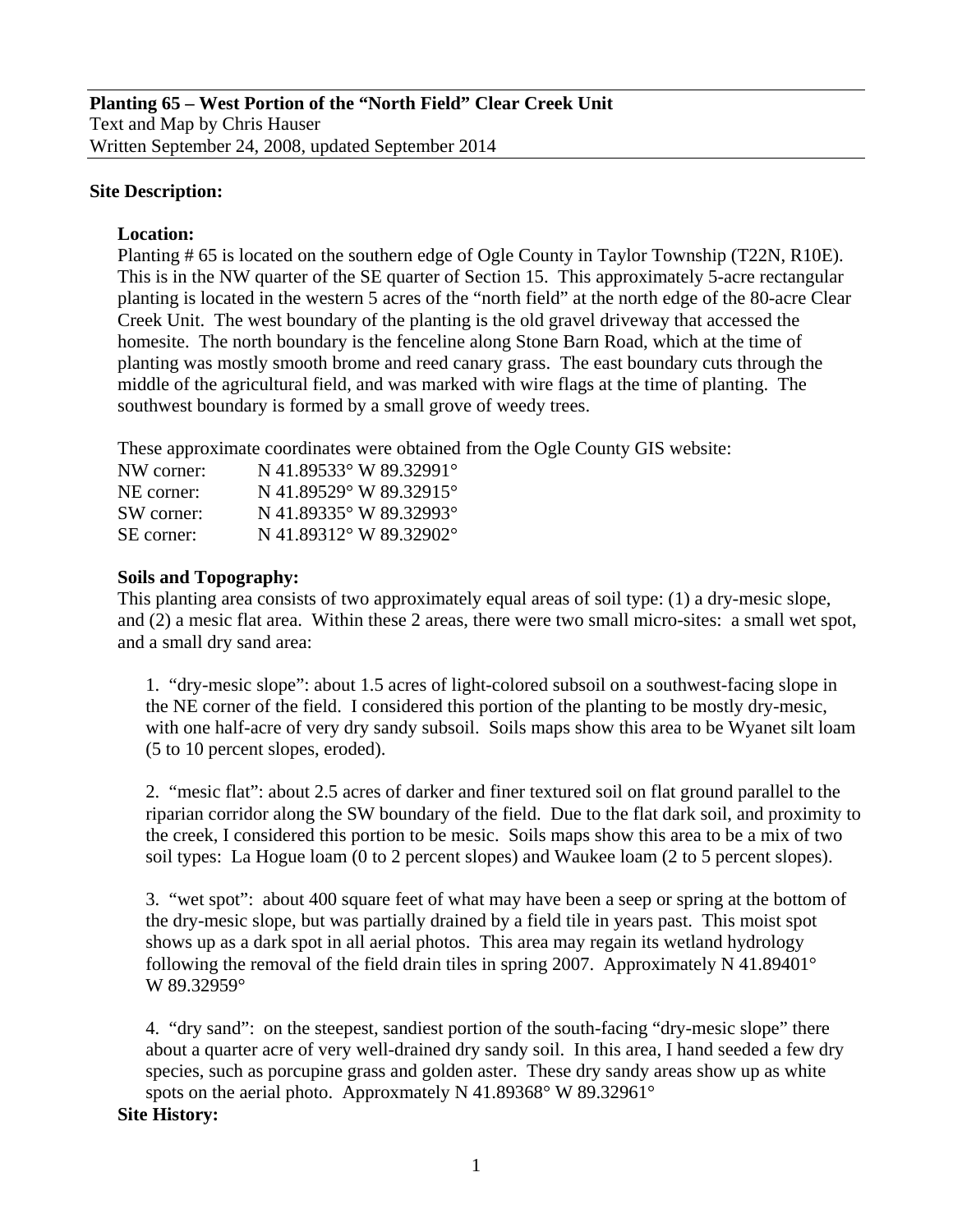The pre-settlement history of this field was investigated using the General Land Office 1839 survey records, which show this field to be prairie. I would imagine the dry hill portion of the field was dry-mesic prairie, of course with more topsoil than is currently present. The mesic flats portion was probably more hydric in presettlement times. Since many small creeks eroded deeply into their streambeds following first cultivation, it is likely that the small Clear Creek tributary to the northeast has eroded downward since settlement, it is likely that originally the creek was only about 2 feet below the adjacent prairie, so the flat portion of this field was probably wet prairie or even sedge meadow similar to the remnant wetland areas along Wade Creek. Currently, the stream is 4-6 feet below the adjacent fields, which has likely resulted in a lower water table, and drier soil, than originally existed.

The recent history of this field is not well-known to me, but I believe that it was row cropped continuously for many decades. This portion of the field was planted in Roundup Ready soybeans during the 2005 growing season (and probably for several years before that), and Jennifer and I seeded into the soybean stubble in late fall 2005.



**Figure 1.** An April 1999 aerial photo showing the 80-acre Clear Creek Unit. The 5-acre restoration unit is outlined in red. Stone Barn Road forms the north boundary, the gravel driveway forms the west boundary, the weedy woodlot forms the south boundary, and the east boundary was flagged with orange flags to separate the planting from the remainder of the crop field which was cropped the following season.

The flat tone and smooth texture in this photo indicates that this 5-acre field was row cropped in April 1999. It seems reasonable to me that that the entire planting area had been planted in row crops for many decades.

Map produced by Chris Hauser.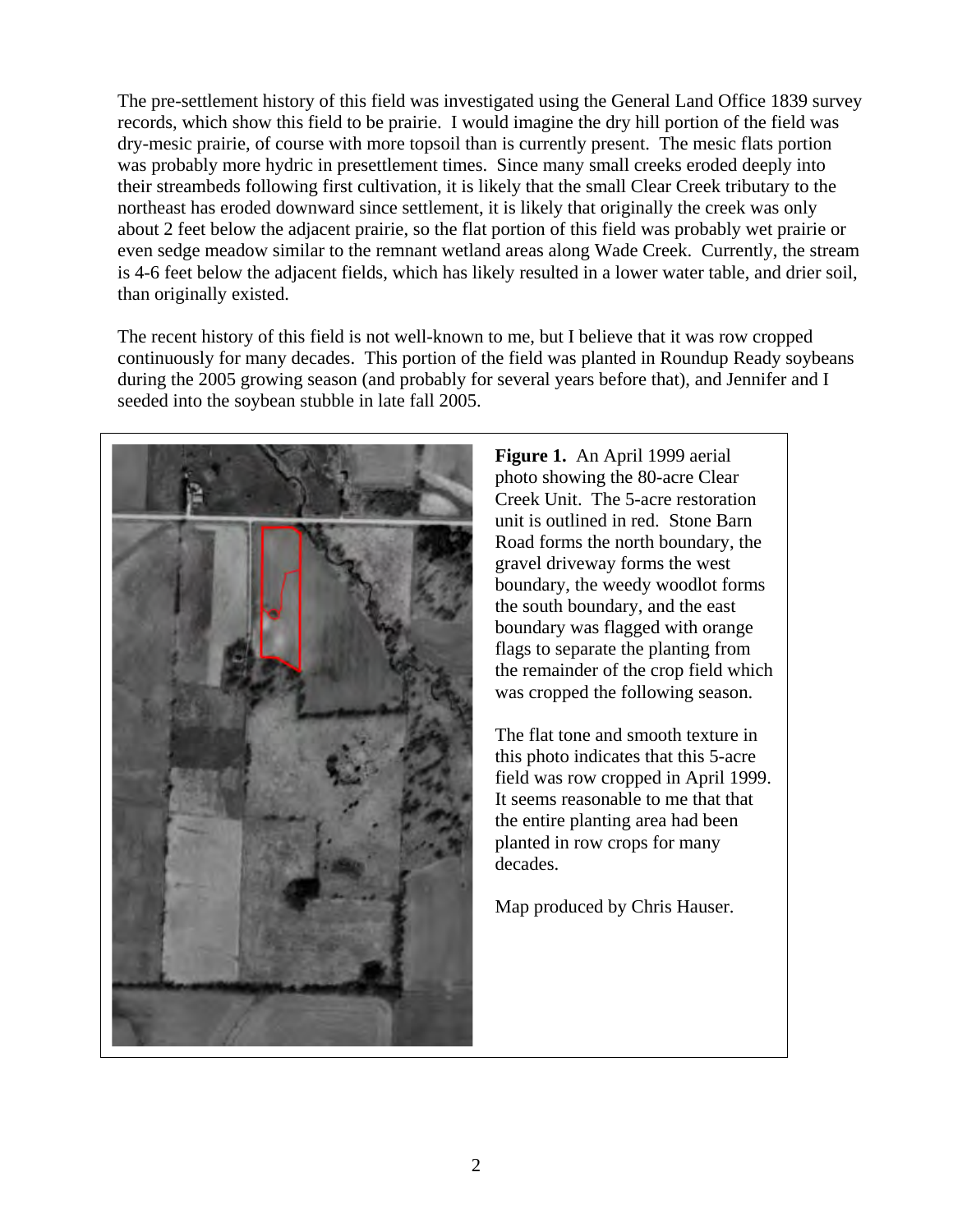# **2005 Restoration Activities:**

# **2005 Seed Harvest:**

In spring 2005, Becky Hartman, Jennifer Hauser, and I were contracted by the Prairie Preservation Society of Ogle County (PPSOC) to harvest the seed, prep the field, and sow the seed. The PPSOC contract was identical to their previous contracts, stipulating that seed of a given list of species was to be harvested only from Nachusa remnants, and nothing was harvested from any Nachusa plantings, nor from nearby remnant prairies off the preserve. We were a little more liberal than the contract stipulated, by harvesting from Nachusa plantings if we knew those plants had originally come from Nachusa remnants, and by harvesting a few species from nearby remnants (especially Track Road). The total weight of hand-harvested seed allocated to this planting totaled over 450 pounds. A summary is included in Table 1 below, and the complete seed list is given in Table 2.

By the end of the harvest season, for this planting, we had harvested 103 species with total seed weight (hand-harvested plus combine harvested) totaling nearly 500 pounds – 36 pounds of "dry" species, 48 pounds of "mesic species", 3 pounds "wet", and 313 pounds of "entire" species, plus 40 pounds of combine-harvested tall grass mix, and 55 pounds of Canada Wild Rye. All the seed was processed using the hammer mill, and a few species with difficult fluffy seeds were mixed with other species using the hammer mill (for example, the processed Thimbleweed was mixed/diluted with processed Canada Rye to reduce clumping problems). Most mixes were seeded using the tractor-mounted pendulum broadcaster, and the 2 micro-sites were hand seeded, as shown in Table 1.

**Table 1**. Summary of total seed weights, allocated to different habitat mixes.

36 pounds of "dry" mix, seeded into the 2.5-acre dry and dry-mesic hill and slopes. 48 pounds of "mesic" mix, seeded into the 2.5-acre mesic flat along the creek. 3 pounds of "wet" mix, seeded into the ~400 square foot potential "seep" at base of slope. 313 pounds of "entire" mix, seeded very evenly across the entire 5-acre field. 40 pounds "tall grass" mix, combine-harvested tall grasses, seeded over the entire field. 55 pounds of Canada Rye, hand-harvested Canada Rye, seeded over the entire field.

Note: due to a shortage this year, there was no Little Bluestem seeded, and we thought we would be able to seed in Little Bluestem following the 2006 fall harvest. That didn't happen.

## **2005 Field Prep and Seed Broadcasting:**

Following the harvest of soybeans in the fall of 2005, I sowed the harvested native seed over several weekends in November and December, using the tractor-mounted pendulum broadcaster. Depending on the day, the soil surface was moist, muddy or snowy. Overall seeding rate was very heavy, and one afternoon, following the primary seed broadcasting, the surface of the snow was brown with seed. I took great effort to sow the seed very evenly across the planting, making many passes to ensure a very even coverage of all the mixes, and overlapping the mesic-and dry-mesic planting zones.

Unlike most other plantings at Nachusa, in which the seed broadcast is usually followed by a light harrowing, we did not harrow this planting follow the seeding. Besides the fact that the soil was either muddy or snow-covered following seeding, I thought harrowing would not be necessary, due to the early winter seeding and the good (bare ground) soil conditions.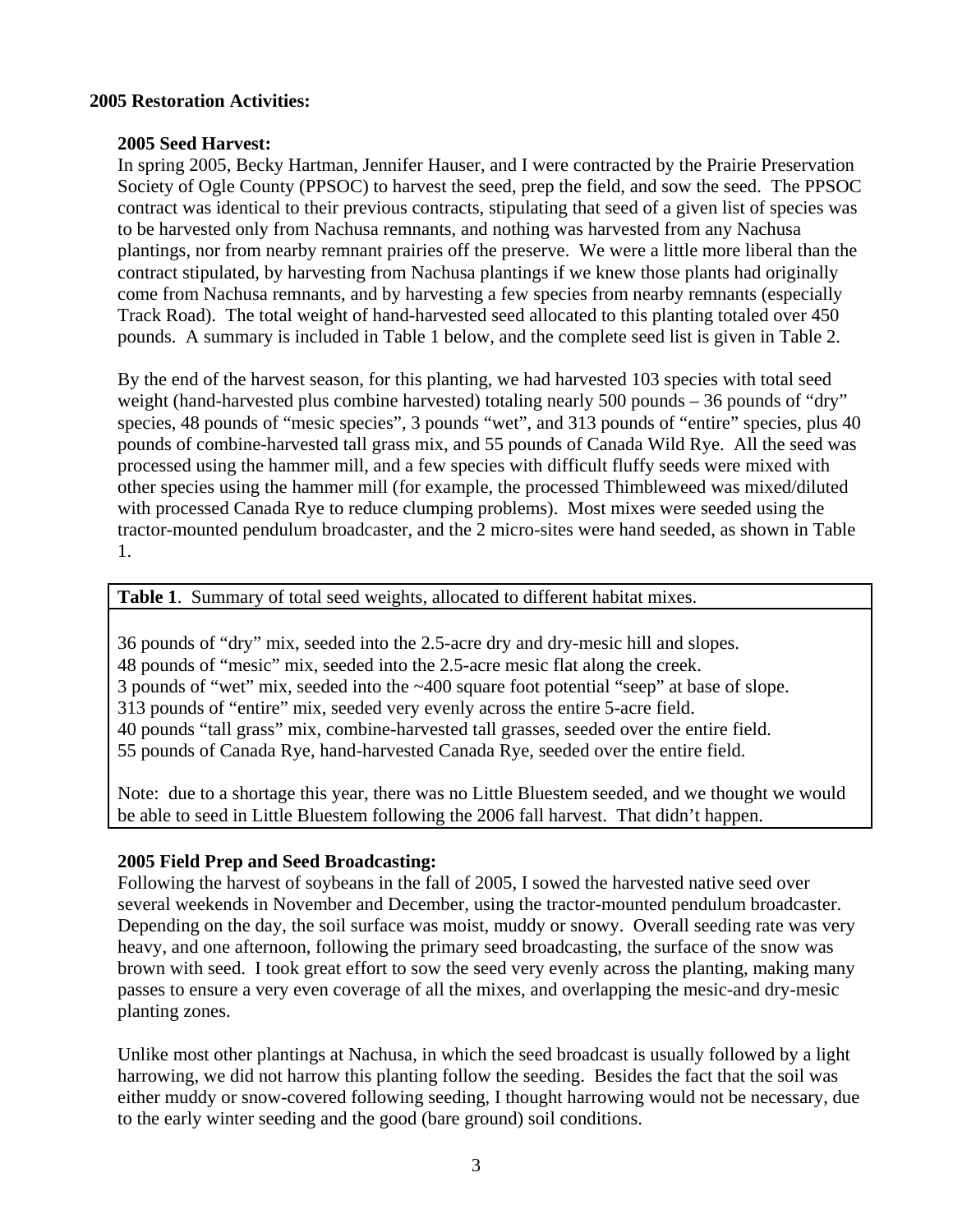Table 2. 103 species of seed harvested in summer 2005 and sown in early winter 2005. "Mix" designates where the seed was sown: "dry" for the dry-mesic hill, "mesic" for the mesic flat along the creek, "wet" for the small wet spot at the base of the hill, or "entire" for the entire field. These various mixes were sown separately with the pendulum broadcast seeder in December over soybean stubble with snowy or muddy soil conditions.

| <b>Latin Name</b>          | <b>Common Name</b>           | Habitat | <b>Amount</b> |
|----------------------------|------------------------------|---------|---------------|
| Amorpha canescens          | Leadplant                    | dry     | trace         |
| Andropogon gerardii        | <b>Big Bluestem</b>          | entire  | 20.00         |
| Anemone canadensis         | Canada Anemone               | mesic   | trace         |
| Anemone cylindrica         | Thimbleweed                  | dry     | 0.40          |
| Angelica atropurpurea      | <b>Great Angelica</b>        | wet     | 0.40          |
| Antennaria plantaginifolia | Pussytoes                    | dry     | trace         |
| Apocynum sibiricum         | Dog Bane                     | mesic   | trace         |
| Aristida purpurascens      | <b>Three Awn Grass</b>       | dry     | 5.30          |
| Asclepias syriaca          | <b>Common Milkweed</b>       | entire  | 1.00          |
| Asclepias verticillata     | Whorled Milkweed             | dry     | trace         |
| Aster azureus              | <b>Sky Blue Aster</b>        | dry     | trace         |
| Aster ericoides            | <b>Heath Aster</b>           | entire  | 10.00         |
| Aster laevis               | <b>Blue Aster</b>            | mesic   | 1.75          |
| Aster lineariifolius       | Flax Leaved Aster            | dry     | trace         |
| Aster sericeus             | <b>Silky Aster</b>           | dry     | trace         |
| Baptisia leucantha         | White Wild Indigo            | entire  | 100.00        |
| Baptisia leucophaea        | Cream Wild Indigo            | dry     | 0.50          |
| Bouteloua curtipendula     | Side-Oats Grama              | dry     | 0.60          |
| Cacalia tuberosa           | <b>Indian Plantain</b>       | mesic   | 1.50          |
| Carex annectens            | Fox Sedge                    | wet     | trace         |
| Carex bicknellii           | <b>Bicknell's Sedge</b>      | dry     | 0.10          |
| Carex brevior              | Plains Oval Sedge            | dry     | 0.10          |
| Carex cristatella          | <b>Crested Oval Sedge</b>    | wet     | trace         |
| Carex molesta              | <b>Field Oval Sedge</b>      | dry     | 0.10          |
| Carex muhlenbergii         | Muhlenberg's Sedge           | dry     | 0.10          |
| Carex stipata              | Fox Sedge                    | wet     | trace         |
| Carex vulpinoidea          | Fox Sedge                    | wet     | trace         |
| Chrysopsis camporum        | Golden Aster                 | dry     | trace         |
| Cirsium hillii             | Hill's Thistle               | dry     | trace         |
| Coreopsis palmata          | Prairie Coreopsis            | dry     | 1.80          |
| Coreopsis tripteris        | <b>Tall Coreopsis</b>        | mesic   | 0.50          |
| Dalea purpurea             | <b>Purple Prairie Clover</b> | dry     | 6.25          |
| Desmodium illinoiense      | <b>Illinois Tick Trefoil</b> | dry     | 0.25          |
| Dodecatheon meadia         | <b>Shooting Star</b>         | dry     | trace         |
| Echinacea pallida          | Pale Purple Coneflower       | dry     | 28.35         |
| Elymus canadensis          | Canada Wild Rye              | entire  | 55.10         |
| Eryngium yuccafolium       | <b>Rattlesnake Master</b>    | mesic   | 6.30          |
| Eupatorium altissimum      | <b>Tall Boneset</b>          | entire  | 10.00         |
| Eupatorium maculatum       | Spotted Joe-Pye Weed         | wet     | 2.75          |
| Euphorbia corollata        | <b>Flowering Spurge</b>      | entire  | 2.00          |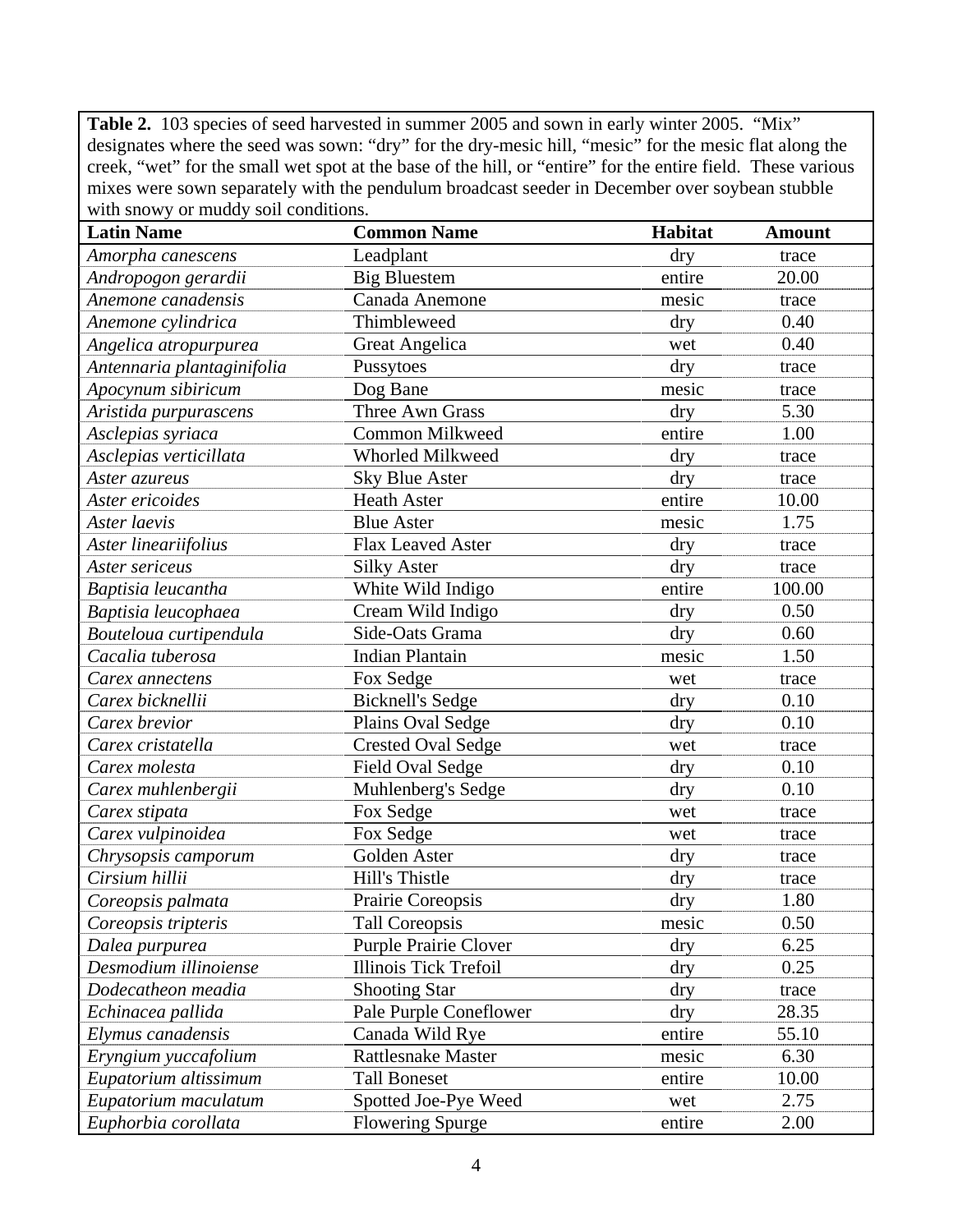| Galium boreale                  | Northern Bedstraw           | mesic      | trace |
|---------------------------------|-----------------------------|------------|-------|
| Gaura biennis                   | <b>Biennial Gaura</b>       | entire     | trace |
| Gentiana andrewsii              | <b>Bottle Gentian</b>       | Mesic      | 2.25  |
| Gentiana flavida                | <b>Cream Gentian</b>        | Entire     | 0.30  |
| Gentiana puberulenta            | Prairie Gentian             | Dry        | trace |
| Gnaphalium obtusifolium         | <b>Sweet Everlasting</b>    | Entire     | trace |
| Helianthemum canadense          | Frost Weed                  | Dry        | trace |
| Helianthus occidentalis         | <b>Western Sunflower</b>    | Dry        | trace |
| Helianthus rigidus              | <b>Stiff Sunflower</b>      | Entire     | trace |
| Heliopsis helianthoides         | <b>False Sunflower</b>      | mesic      | 0.50  |
| Heuchera richardsonii           | <b>Alum Root</b>            | dry        | trace |
| Hieraceum longipilum            | Hairy Hawkweed              | dry        | trace |
| Hypericum pyramidatum           | Great St. John's Wort       | mesic      | 1.00  |
| Juncus dudleyi                  | <b>Upland Rush</b>          | dry        | 0.40  |
| Juncus tenuis                   | Path Rush                   | dry        | trace |
| Kohleria cristata               | <b>June Grass</b>           | dry        | trace |
| Kuhnia eupatorioides            | <b>False Boneset</b>        | entire     | 5.00  |
| Lechea tenuifolia               | Narrow Leaf Pinweed         | dry        | trace |
| Lechea villosa                  | <b>Hairy Pinweed</b>        | dry        | 2.00  |
| Lespedeza capitata              | Round -headed Bush Clover   | entire     | 15.40 |
| Liatris aspera                  | <b>Rough Blazing Star</b>   | entire     | 3.10  |
| Linum sulcatum                  | <b>Groved Yellow Flax</b>   | dry        | trace |
| Lithospermum canescens          | <b>Hoary Puccoon</b>        | dry        | trace |
| Lithospermum incisum            | <b>Fringed Puccoon</b>      | dry        | trace |
| Lobelia spicata                 | Pale Spiked Lobelia         | mesic      | trace |
| Monarda fistulosa               | Wild Bergamot               | entire     | 5.25  |
| Oxalis violacea                 | Violet Wood Sorrel          | dry        | trace |
| Panicum oligosanthes var scrib. | Scribner's Panic Grass      | dry        | trace |
| Panicum virgatum                | Prairie Switch Grass        | dry        | trace |
| Parthenium integrifolium        | Wild Quinine                | entire     | 12.20 |
| Pedicularis canadensis          | <b>Wood Betony</b>          | mesic      | trace |
| Penstemon digitalis             | <b>Foxglove Penstemon</b>   | mesic      | 14.50 |
| Penstemon hirsuta               | <b>Hairy Penstemon</b>      | dry        | trace |
| Polygala polygama               | Purple Milkwort             | dry        | trace |
| Polygala sanguinea              | <b>Field Milkwort</b>       | $\rm{dry}$ | trace |
| Potentilla arguta               | Prairie Cinquefoil          | entire     | 9.75  |
| Ptelea trifoliata               | Wafer Ash                   | entire     | 1.50  |
| Pycnanthemum tenuifolium        | Narrow Leaf Mountain Mint   | dry        | trace |
| Pycnanthemum virginianum        | <b>Common Mountain Mint</b> | mesic      | 2.50  |
| Ratibida pinnata                | <b>Yellow Coneflower</b>    | entire     | 5.25  |
| Rosa carolina                   | <b>Pasture Rose</b>         | dry        | trace |
| Rudbeckia hirta                 | <b>Black-eyed Susan</b>     | entire     | 3.50  |
| Rudbeckia subtomentosa          | Sweet Black-eyed Susan      | mesic      | 5.65  |
| Scirpus atrovirens              | Dark Green Bullrush         | wet        | trace |
| Silphium integrifolium          | Rosinweed                   | entire     | 14.85 |
| Silphium laciniatum             | <b>Compass Plant</b>        | entire     | 6.75  |
| Sisyrinchium campestre          | <b>Blue-eyed Grass</b>      | dry        | trace |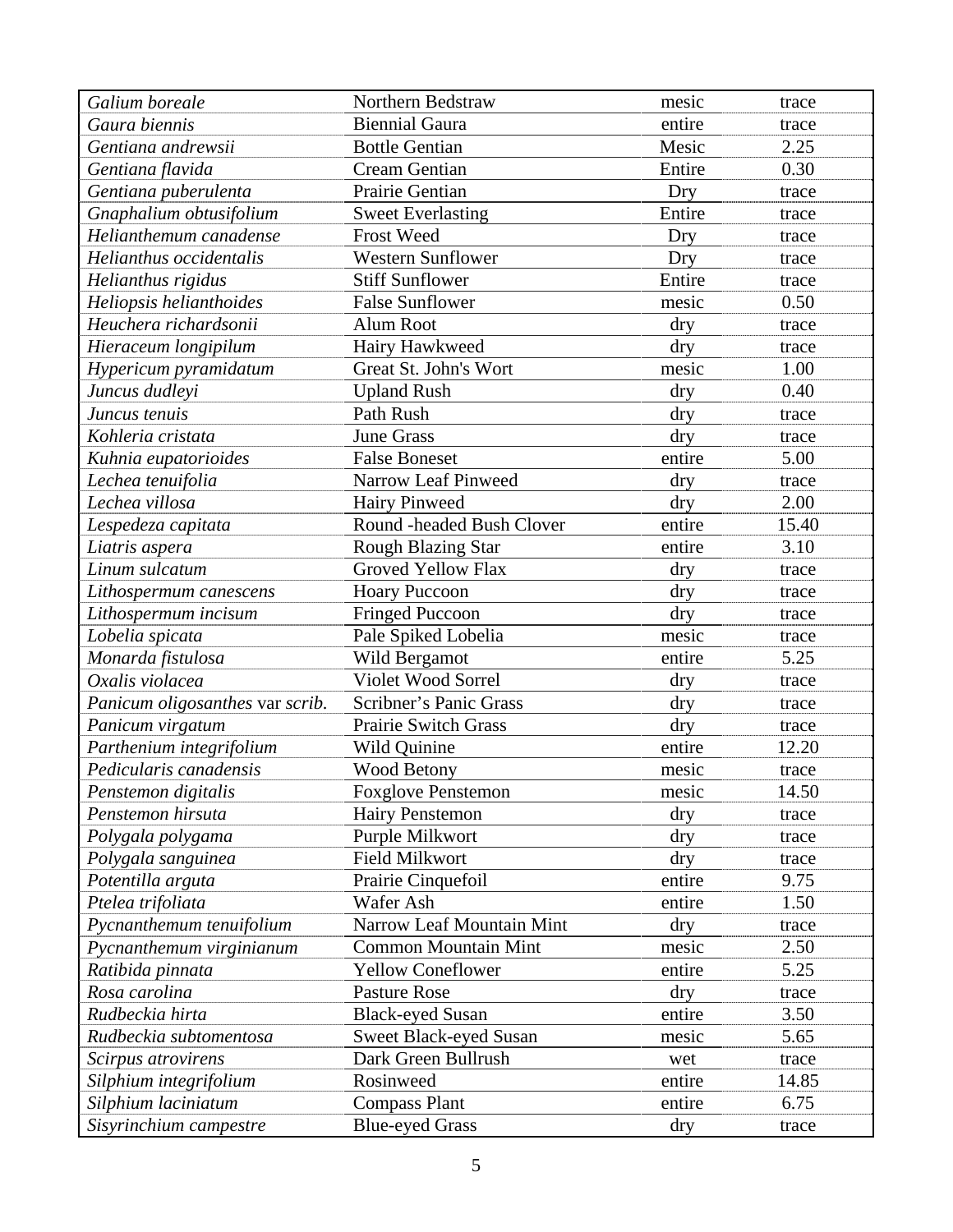| Solidago gymnospermoides | <b>Grass-leaved Goldenrod</b> | entire     | 10.00 |
|--------------------------|-------------------------------|------------|-------|
| Solidago missouriensis   | Missouri Goldenrod            | entire     | 10.00 |
| Solidago nemoralis       | Gray Goldenrod                | entire     | 10.00 |
| Solidago rigida          | <b>Stiff Goldenrod</b>        | entire     | 7.00  |
| Solidago speciosa        | Showy Goldenrod               | entire     | 7.00  |
| Sorghastrum nutans       | <b>Indian Grass</b>           | entire     | 20.00 |
| Spiranthes cernuua       | Lady's Tresses                | dry        | trace |
| Stachys tenuifolia       | <b>Hedge Nettle</b>           | mesic      | 0.40  |
| Stipa spartea            | Porcupine Grass               | $\rm{dry}$ | trace |
| Tephrosia virginiana     | Goat's Rue                    | dry        | trace |
| Tradescantia ohiensis    | Common Spiderwort             | entire     | 8.25  |
| Verbena stricta          | Hoary Vervain                 | dry        | 0.10  |
| Vernonia fasciculata     | Common Ironweed               | mesic      | trace |
| Veronicastrum virginicum | <b>Culver's Root</b>          | mesic      | 6.65  |
| Viola pedata             | <b>Bird's Foot Violet</b>     | $\rm{dry}$ | trace |
| Zizia aurea              | <b>Golden Alexanders</b>      | mesic      | 4.50  |

### **2006 and 2007 Restoration Activities:**

#### **2006 and 2007 Weed Control:**

The summer crews and Becky Hartman spent some time in this planting spading Wild Parsnip.

#### **2006 Observations:**

During summer 2006, I walked this planting a number of times. One of the first times was with Jay Stacey, and we had a nice time on our hands and knees, identifying all the tiny seedlings as they were germinating. His impression was that this would turn out to be a nice planting.

#### **2008 Observations:**

In early September, 2008 I walked this planting for the first time in a couple of years. My first impression was that the seed had been very evenly spread on the field, with no evident rows or missed spots. I was very proud of the smoothness I got in this planting, and attribute it to the great efforts I took to sow the seed very evenly. I recommend that people sow seed as evenly as possible, to avoid creating weed patches in missed spots.

My second impression was that there might be too much tall grass, especially Big Bluestem. I had planted the combine mix at a heavy rate of 10 pounds per acre, so about 5 pounds per acre each of Indian Grass and Big Bluestem. Little Bluestem was in short supply that year, so there was none planted in the initial seed mixes. At the time, I had considered this heavy tall grass seeding as an insurance against a failed planting, but in hindsight I should have seeded all three grasses at 1 pound per acre each. I think seeding the Canada Rye at 10 pounds per acre was probably about right.

I was happily surprised to see a good recruitment of Golden Aster, Bottle Gentain, Cream Gentian, Sky Blue Aster and Smooth Blue Aster, despite relatively low seeding rates. On the other hand, I was disappointed to see a low recruitment of the conservative goldenrods, Golden Alexanders,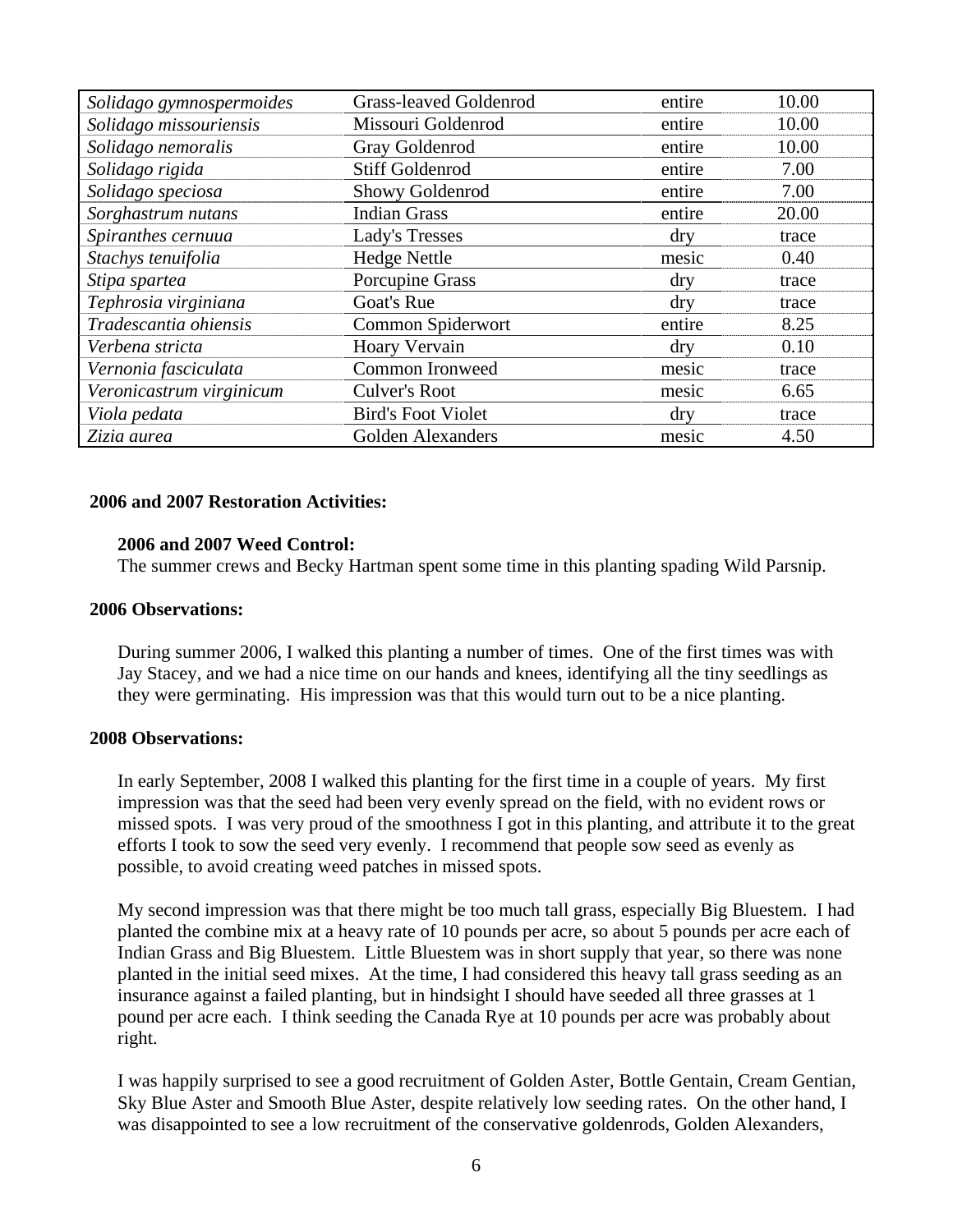Culvers Root, Spiderwort, Bush Clover, Common Mountain Mint and Rattlesnake Master despite very high seeding rates for all these species.

I did not see an over-abundance of Foxglove Penstemon, Stiff Goldenrod, Showy Goldenrod, Mondarda, or Ratibita. Big Bluestem will probably be the only dominator in the long run, but I am hopeful that the good diversity of aggressive forbs will keep this grass at bay.

### **2009 Observations:**

In late September 2009 I walked this planting a couple of times. I was surprised at the number of Cream and Bottle Gentians, Smooth Blue Aster, and I was surprised by the lack of Spiderwort. Somehow, despite the fact that it was not added to the mixes, a small amount of little bluestem was growing in the two dry sandy spots.

#### **2009 Restoration Activities:**

To correct for the lack of Little Bluestem, I hand broadcast about 5 pounds of seed over most of the dry sandy portion, and about 5 pounds in a half-acre section in the middle of the mesic portion of the planting.

### **2010 Observations:**

During the mid-June 2010 visit, I walked this planting several times. My first impression was that the Canada Goldernrod was too abundant in the mesic portion, but then noticed that there are a lot of aggressive native "stay put" plants evenly mixed with the Canada Goldenrod (no large goldenrod monocultures), so I am hopeful that the goldenrod will gradually fade as the aggressive natives begin to dominate. Also, I noticed that there were essentially no other weeds in the planting, thanks to several years of aggressive weed sweeps by the Nachusa summer crew. I was pleased by the large number of Spiderwort, White Baptisia, Golden Alexanders, and Rattlesnake Master, and was surprised by the large number of secondary seedlings of several species, especially Golden Alexanders and Prairie Cinquefoil.

I was surprised by the lack of Culver's Root, considering the large amount of seed I had used in the initial planting, and found that there was only one small patch growing near the wet spot. Also, I was a bit concerned about the thickness of the Big Bluestem, and I didn't notice any Wood Betony plants from the initial seeding. These two observations prompted me to plant the Wood Betony and Culver's Root as mentioned below.

Both the wet spot and the two very dry sandy spots look good, and there is a striking difference in plant species growing in these two spots.

#### **2010 Restoration Activities:**

To correct for the lack of these species in the planting, during mid-June 2010, I planted Culver's Root and Wood Betony in the flat mesic portion of the field.

(1) About 140 Culver's Root stems were harvested from restoration areas in the Prairie Potholes Unit. An effort was made to harvest a mix of genetic stock, so half of these stems came from a patch of plants in the Potholes Unit that had originated from seed from a railroad prairie remnant in central DeKalb county, and the other half of these stems came from a patch of plants in the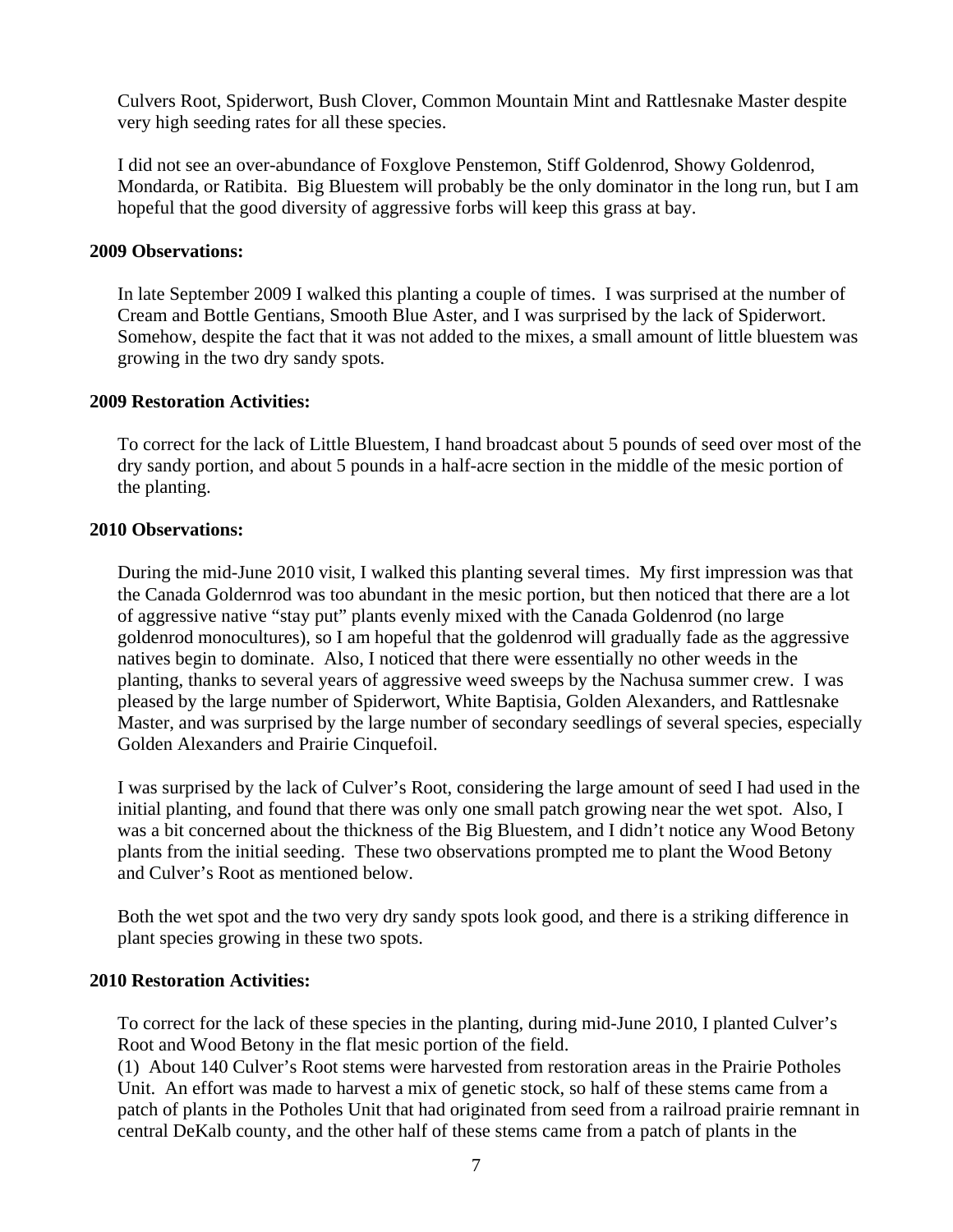Potholes Unit that had originated from seed from the Nachusa Fen Unit. The stems were mixed so these two genetic stocks would be mixed evenly. Stems were about 8 inches long, under pencil diameter, any young flower buds were removed from the top, and the leaves from the bottom half of the stem were removed. Four blue-painted wooden stakes were evenly placed in the mesic portion of the planting, and then 35 stems were planted, evenly spaced, in gaps in the vegetation, throughout a ~20 foot diameter circle around each stake. Culver's Root stems were planted by first creating a guide hole using a small-diameter screwdriver, then pushing the stems into a narrow screwdriver guide hole, and finally the soil was pinched around the stem to prevent moisture loss from around the stem. The soil was very moist at the time of planting, and steady rains followed two days later, and regular summer rains continued the rest of the summer.

(2) About 60 regularly-spaced Wood Betony "spots" were planted in regular 25-35 foot spacing throughout the mesic portion of the planting, with the exception of my avoiding a 40 foot buffer along the west edge parallel to the weedy section along the old gravel driveway. These spots were planted by using a Parsnip Predator to scrape the top half-inch of soil away from the base of a large clump of Big Bluestem to expose the grass roots over an area of about 2 inches by 2 inches, and then sprinkling 6-8 Wood Betony seeds (harvested a month earlier by Hank and Becky Hartman) onto the freshly scraped soil and exposed grass roots. A tall plant nearby was sprayed with blue marking paint to mark that planting spot, to help maintain the 25-35 foot spacing, and to allow me to check germination success the following year.

## **2011 Observations:**

On June 21, 2011, Jennifer and I visited this planting with Bill Kleiman, Hank and Becky Hartman, and perhaps a couple of other Nachusa volunteers. Overall the planting looks good, with a good diversity of conservative forbs, in the dry, mesic, and wet portions of the planting. Canada Goldenrod is common in the planting, but nowhere is it a dominant species and the entire planting is covered with aggressive perennial prairie plants that will hopefully limit the long term survival of the Canada Goldenrod.

We searched for, and found, the 4 blue stakes that marked the centers of the 4 Culver's Root circular planting areas 12 months prior, and we found that at least 60-80% of the stems survived. However, we could only find a handful of the 40 to 50 blue-painted plants that marked the Wood Betony planting areas, and we could not find any first-year Wood Betony seedlings that had been planted 12 months prior.

## **2012 Observations:**

On October 10, 2012, Jennifer and I visited this planting with Hank and Becky Hartman. Although nearly all the plants were dormant, we could identify all the species, and we thought the diversity and balance of all the species was overall pretty good. When first entering the prairie, I thought there was a ton of Canada Goldenrod stems out there, but most of those stems were actually different species that looked similar in a dormant state: Rosinweed, Showy Goldenrod, Tall Coreopsis, Sky Blue Aster, Smooth Blue Aster, etc, which are dominant in the prairie, and holding the Canada Goldenrod in check.

During this visit, I walked past the tiny (20ft x 20ft) seep area that had been hand seeded with a 5 gallon bucket full of "wet" mix. At the time of the initial planting, this spot was not any wetter than the other parts of the field, and so I seeded this spot with wetland seed in the hope that it